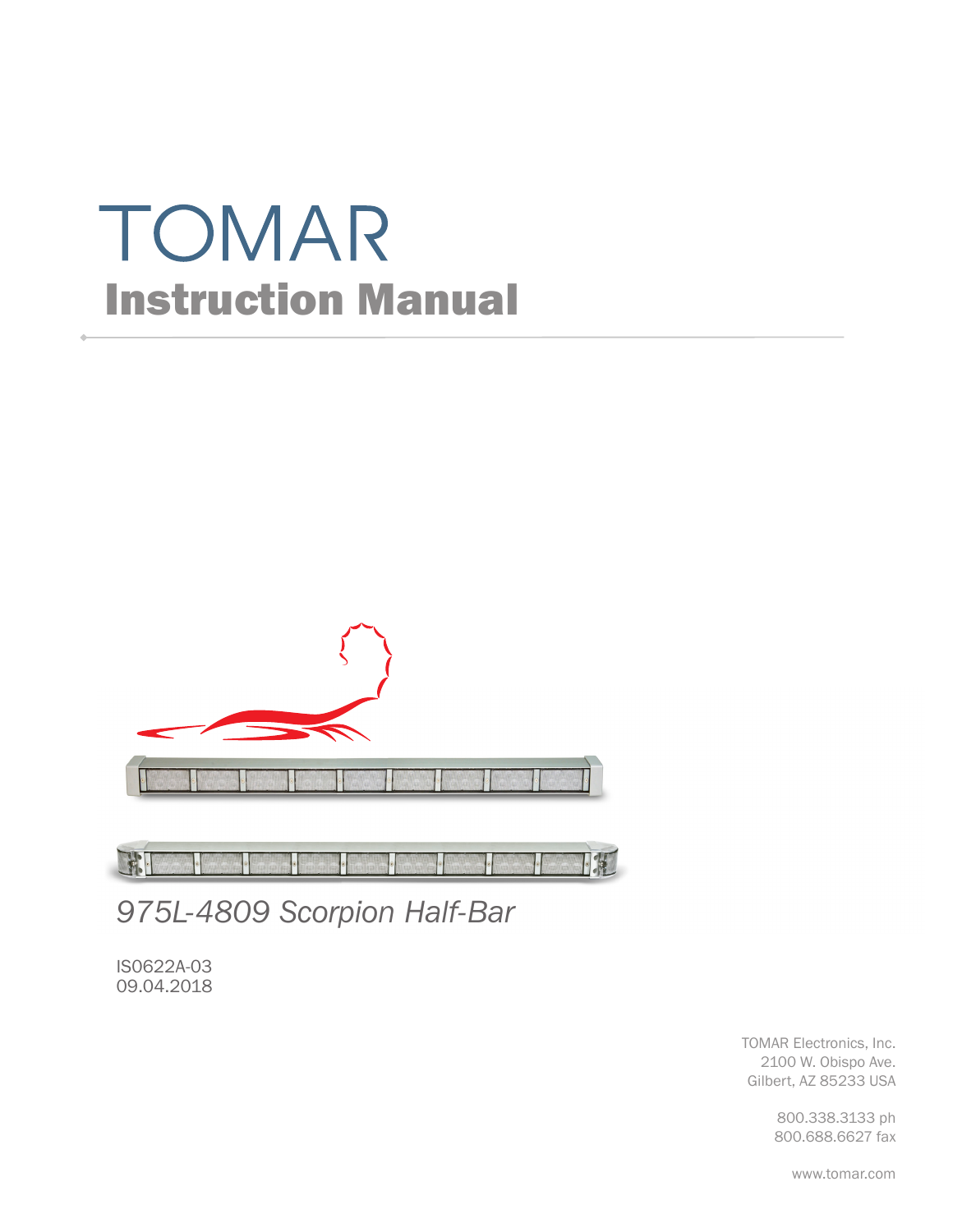



| 975L-4809 Wiring                   |                                                  |
|------------------------------------|--------------------------------------------------|
| <b>RED</b>                         | $+12Vdc$                                         |
| <b>BLACK</b>                       | Ground                                           |
| <b>ORANGE</b>                      | Warning Mode 1, with optional CA Steady behavior |
| <b>BLUE</b>                        | Warning Mode 2, with optional CA Steady behavior |
| <b>ORANGE &amp; BLUE</b>           | Warning Mode 3, with optional CA Steady behavior |
| <b>RED/WHITE</b>                   | <b>Right Arrow Mode</b>                          |
| <b>BROWN/WHITE</b>                 | Left Arrow Mode                                  |
| <b>RED/WHITE &amp; BROWN/WHITE</b> | <b>Center Out Arrow Mode</b>                     |
| <b>BROWN</b>                       | Scene Lights (if equipped)                       |
| <b>GREEN</b>                       | <b>Intensity Control</b>                         |
|                                    |                                                  |

# Programming Instructions

# Entering Warning Programming Mode:

Three unique warning patterns can be selected using the ORANGE and BLUE mode selection wires.

ORANGE WIRE = Warning Mode 1 BLUE WIRE = Warning Mode 2 ORANGE & BLUE WIRES = Warning Mode 3

To activate the Warning programming mode, connect the BLACK wire to Ground then simultaneously attach the GREEN wire, the RED wire and the mode selection wire(s) for the mode you want to program to +12Vdc.

## Changing Warning Patterns and Flash Rates:

To change the Warning pattern, enter the Warning programming mode as described above, including selecting a mode. Tap the RED/WHITE wire to +12Vdc to advance the flash pattern. See the list of available Warning flash patterns below.

A unique flash rate can be assigned to each Warning mode. To change the flash rate, enter the Warning programming mode as described above, including selecting a mode. Move the GREEN wire from +12Vdc to Ground. Tap the BROWN/WHITE wire to +12Vdc to advance the flash rate. See the list of available flash rates below.

# Changing CA Steady Behavior for Warning Modes:

To change the CA Steady behavior for a Warning Mode, enter the Warning programming mode as described above. Tap the BROWN wire to +12Vdc to Toggle the CA Steady behavior On (or Off). NOTE: The position of the lamp for the CA Steady behavior is fixed, and cannot be changed via Programming.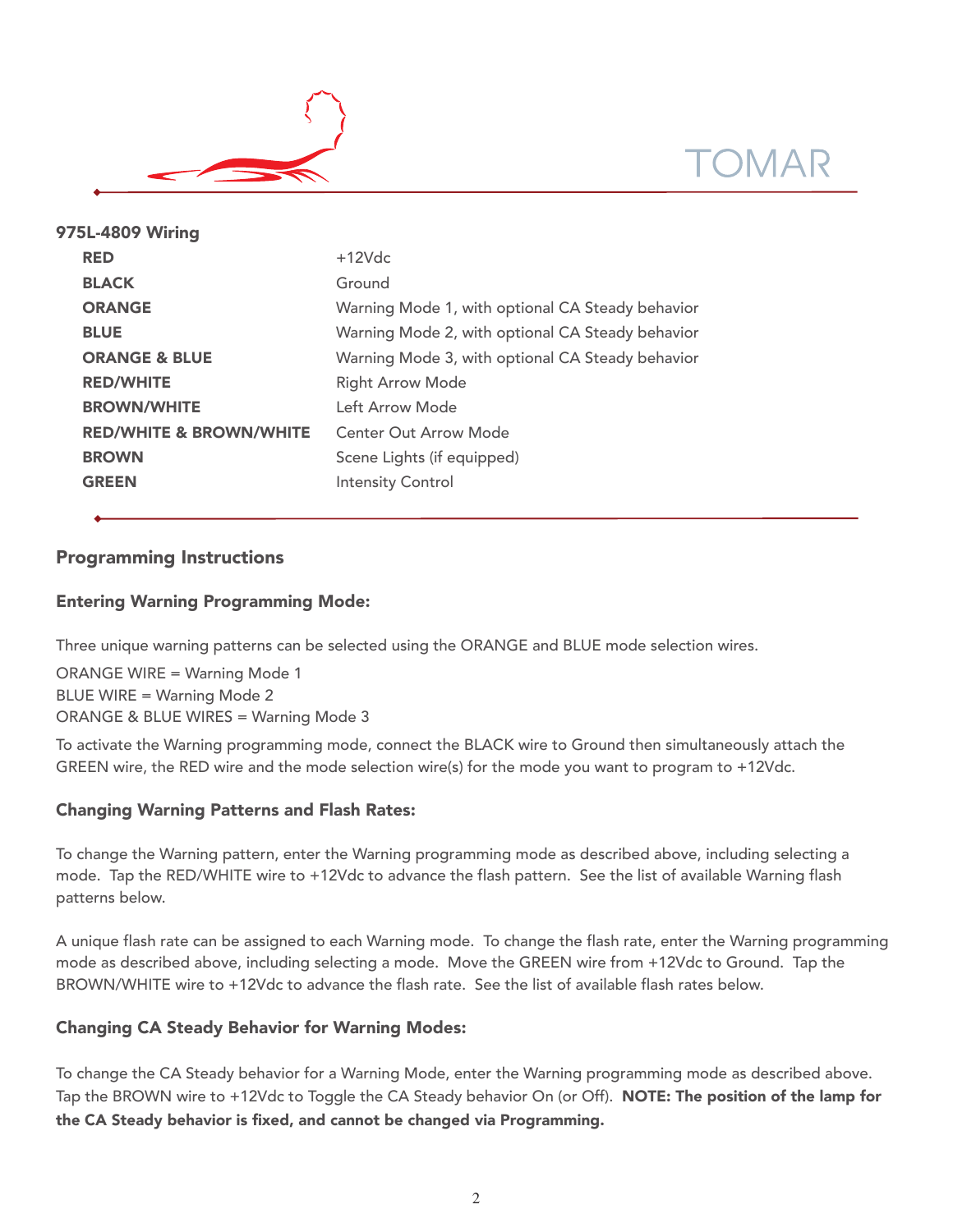# Entering Traffic Direction Programming Mode:

To activate the Traffic Direction programming mode connect the BLACK wire to Ground then simultaneously attach the GREEN wire, RED/WHITE wire and the RED wire to +12Vdc.

# Changing Traffic Direction Patterns and Flash Rates:

To change the Traffic Direction pattern, enter the Traffic Direction programming mode as described above. Tap the BROWN wire to +12Vdc to advance the flash pattern. See the list of available Traffic Direction patterns below.

A unique flash rate can be assigned to the Traffic Direction mode. To change the flash rate, enter the Traffic Direction programming mode as described above. Move the GREEN wire from +12Vdc to Ground. Tap the BROWN wire to +12Vdc to advance the flash rate. See the list of available flash rates below.

#### Flash Rates, Warning Modes:

| 1) SINGLE FLASH    | 312 FPM    |                                                                                |
|--------------------|------------|--------------------------------------------------------------------------------|
| 2) DOUBLE FLASH    | 117 FPM ** |                                                                                |
| 3) NEOBE FLASH     | 77 FPM **  |                                                                                |
| 4) SINGLE 75 FLASH | 75 FPM **  |                                                                                |
| 5) SCROLL FLASH A  |            | switches between the Single, Double and Neobe flash rates, every 4 seconds     |
| 6) SCROLL FLASH B  | $***$      | switches between the Single 75, Double and Neobe flash rates, every 4 seconds. |

#### Flash Patterns, Warning Modes - Models 4809-01, 4809-C01, 4809-C01P

| $1)$ OFF                                      |      |                                                              |
|-----------------------------------------------|------|--------------------------------------------------------------|
| 2) COMBINATION A (Patterns 6,5,7,5 repeat)    |      | ORANGE Wire (Warning Mode 1) DEFAULT, SCROLL FLASH A         |
| 3) COMBINATION B (Patterns 6,5,4,5 repeat) ** |      |                                                              |
| 4) INBOARD OUTBOARD                           | $**$ | BLUE Wire (Warning Mode 2) DEFAULT, SCROLL FLASH A           |
| 5) LEFT RIGHT                                 | $**$ | ORANGE & BLUE Wires (Warning Mode 3) DEFAULT, SCROLL FLASH A |
| 6) ALTERNATE                                  | $**$ |                                                              |
| 7) RANDOM                                     |      |                                                              |
| 8) SINGLE OUTBOARD                            | $**$ |                                                              |
| 9) DOUBLE OUTBOARD                            | $**$ |                                                              |
| 10) SINGLE INBOARD                            | $**$ |                                                              |
| 11) DOUBLE INBOARD                            | $**$ |                                                              |
| 12) TRIPLE INBOARD                            | $**$ |                                                              |
| 13) SWEEP                                     |      |                                                              |

\*\* = CA Title 13 compliant

NOTE: If the CA Steady behavior is ON for a Warning Mode, a lamp will turn on steady when the Warning Mode is activated.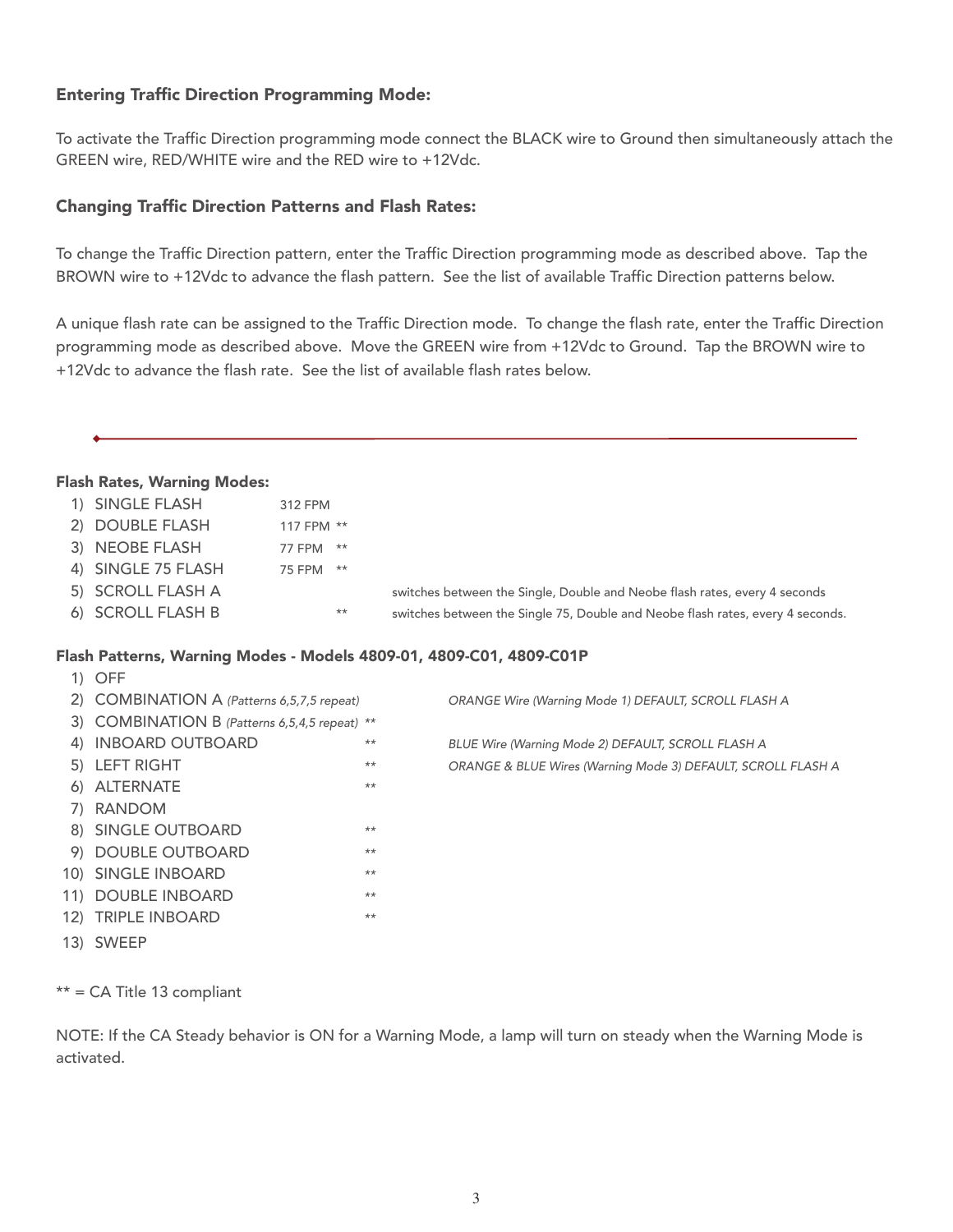#### Flash Patterns, Warning Modes - Models 4809-02, 4809-02P

1) OFF 2) COMBINATION A (Patterns 8,7,9,7 repeat) WITH SL's ORANGE Wire (Warning Mode 1) DEFAULT, SCROLL FLASH A 3) COMBINATION B (Patterns 17,16,18,16 repeat) WITHOUT SL's BLUE Wire (Warning Mode 2) DEFAULT, SCROLL FLASH A 4) COMBINATION C (Patterns 8,7,6,7 repeat) WITH SL's \*\* 5) COMBINATION D (Patterns 17,16,15,16 repeat) WITHOUT SL's \*\* 6) INBOARD OUTBOARD WITH SL's \*\* 7) LEFT RIGHT WITH SL's \*\* ORANGE & BLUE Wires (Warning Mode 3) DEFAULT, SCROLL FLASH A 8) ALTERNATE WITH SL's \*\* 9) RANDOM WITH SL's 10) SINGLE OUTBOARD WITHOUT SL's \*\* 11) DOUBLE OUTBOARD WITHOUT SL's \*\* 12) SINGLE INBOARD WITHOUT SL's \*\* 13) DOUBLE INBOARD WITHOUT SL's \*\* 14) SWEEP WITH SL's 15) INBOARD OUTBOARD WITHOUT SL's \*\* 16) LEFT RIGHT WITHOUT SL's \*\* 17) ALTERNATE WITHOUT SL's \*\* 18) RANDOM WITHOUT SL's 19) SWEEP WITHOUT SL's

#### Flash Patterns, Warning Modes - Models 4809-C02, 4809-C02P

| 1) OFF                                                         |                     |       |                                                                 |
|----------------------------------------------------------------|---------------------|-------|-----------------------------------------------------------------|
| 2) COMBINATION A (Patterns 8,7,9,7 repeat)                     | WITH SL's           |       | ORANGE Wire (Warning Mode 1) DEFAULT, SCROLL FLASH A            |
| 3) COMBINATION B (Patterns 18, 17, 19, 17 repeat) WITHOUT SL's |                     |       | BLUE Wire (Warning Mode 2) DEFAULT, SCROLL FLASH A              |
| 4) COMBINATION C (Patterns 8,7,6,7 repeat)                     | WITH SL's           | $***$ |                                                                 |
| 5) COMBINATION D (Patterns 18, 17, 16, 17 repeat) WITHOUT SL's |                     | $***$ |                                                                 |
| 6) INBOARD OUTBOARD                                            | WITH SL's           | $***$ |                                                                 |
| 7) LEFT RIGHT                                                  | WITH SL's           |       | ** ORANGE & BLUE Wires (Warning Mode 3) DEFAULT, SCROLL FLASH A |
| 8) ALTERNATE                                                   | WITH SL's           | $***$ |                                                                 |
| 9) RANDOM                                                      | WITH SL's           |       |                                                                 |
| 10) SINGLE OUTBOARD                                            | WITHOUT SL's **     |       |                                                                 |
| 11) DOUBLE OUTBOARD                                            | WITHOUT SL's **     |       |                                                                 |
| 12) SINGLE INBOARD                                             | WITHOUT SL's **     |       |                                                                 |
| 13) DOUBLE INBOARD                                             | WITHOUT SL's **     |       |                                                                 |
| 14) TRIPLE INBOARD                                             | WITHOUT SL's **     |       |                                                                 |
| 15) SWEEP                                                      | WITH SL's           |       |                                                                 |
| 16) INBOARD OUTBOARD                                           | WITHOUT SL's **     |       |                                                                 |
| 17) LEFT RIGHT                                                 | WITHOUT SL's **     |       |                                                                 |
| 18) ALTERNATE                                                  | WITHOUT SL's **     |       |                                                                 |
| 19) RANDOM                                                     | <b>WITHOUT SL's</b> |       |                                                                 |
| 20) SWEEP                                                      | <b>WITHOUT SL's</b> |       |                                                                 |
|                                                                |                     |       |                                                                 |

\*\* = CA Title 13 compliant

NOTE: If the CA Steady behavior is ON for a Warning Mode, a lamp will turn on steady when the Warning Mode is activated.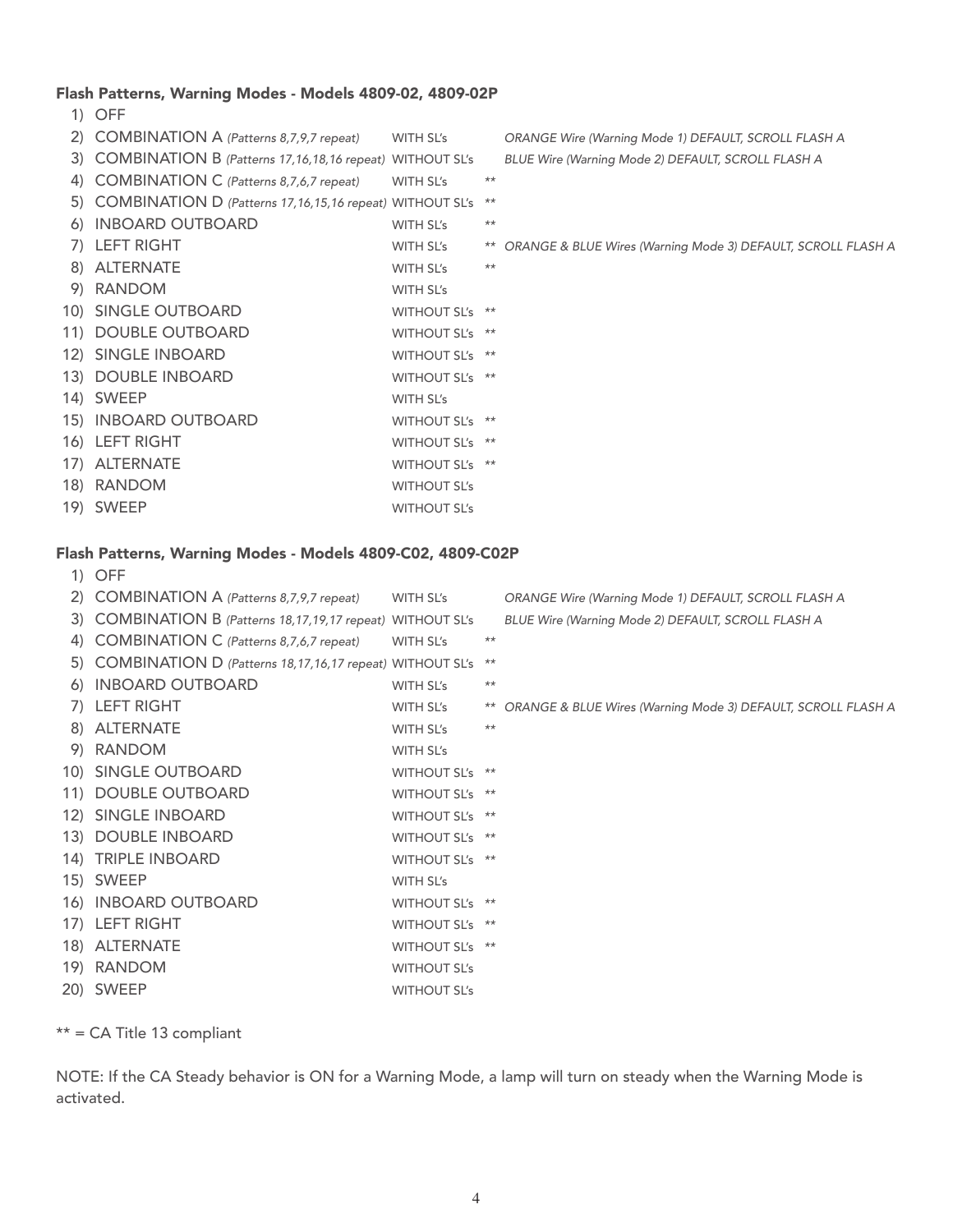### Flash Rates, Traffic Direction Modes:

- 1) SINGLE FLASH 96 FPM \*\*
- 2) DOUBLE FLASH 125 FPM
- 3) NEOBE FLASH 96 FPM \*\*
- 4) SINGLE 75 FLASH 75 FPM \*\*
- 5) SCROLL FLASH A switches between the Single, Double and Neobe flash rates, every two cycles of a pattern.
- 6) SCROLL FLASH B switches between the Single 75, Double and Neobe flash rates, every two cycles of a pattern.

\*\* = CA Title 13 compliant

## Flash Patterns, Traffic Direction Modes - Model 4809-01, 4809-C01

- 
- 2) FULL 9 LED ARROW TRAIL

1) FULL 9 LED ARROW FILL \*\*\* RED/WHITE and/or BRN/WHITE Wires (all Arrow Modes) DEFAULT, SINGLE FLASH

- 
- 3) REDUCED 7 LED ARROW FILL
- 4) REDUCED 7 LED ARROW TRAIL
- 5) REDUCED 7 LED ARROW FILL with 2 Warning (SINGLE OUTBOARD) ALTERNATE
- 6) REDUCED 7 LED ARROW TRAIL with 2 Warning (SINGLE OUTBOARD) ALTERNATE
- 7) REDUCED 7 LED ARROW FILL with 2 Warning (SINGLE OUTBOARD) SIMULTANEOUSLY
- 8) REDUCED 7 LED ARROW TRAIL with 2 Warning (SINGLE OUTBOARD) SIMULTANEOUSLY
- 9) REDUCED 7 LED ARROW FILL with 2 Warning (SINGLE OUTBOARD) STEADY
- 10) REDUCED 7 LED ARROW TRAIL with 2 Warning (SINGLE OUTBOARD) STEADY
- 11) REDUCED 7 LED ARROW FILL with 2 Steady (SINGLE OUTBOARD)
- 12) REDUCED 7 LED ARROW TRAIL with 2 Steady (SINGLE OUTBOARD)

## Flash Patterns, Traffic Direction Modes - Model 4809-C01P

- 1) FULL 8 LED ARROW FILL \*\*\* RED/WHITE and/or BRN/WHITE Wires (all Arrow Modes) DEFAULT, SINGLE FLASH
- 2) FULL 8 LED ARROW TRAIL
- 3) REDUCED 6 LED ARROW FILL
- 4) REDUCED 6 LED ARROW TRAIL
- 5) REDUCED 6 LED ARROW FILL with 2 Warning (SINGLE OUTBOARD) ALTERNATE
- 6) REDUCED 6 LED ARROW TRAIL with 2 Warning (SINGLE OUTBOARD) ALTERNATE
- 7) REDUCED 6 LED ARROW FILL with 2 Warning (SINGLE OUTBOARD) SIMULTANEOUSLY
- 8) REDUCED 6 LED ARROW TRAIL with 2 Warning (SINGLE OUTBOARD) SIMULTANEOUSLY
- 9) REDUCED 6 LED ARROW FILL with 2 Warning (SINGLE OUTBOARD) STEADY
- 10) REDUCED 6 LED ARROW TRAIL with 2 Warning (SINGLE OUTBOARD) STEADY
- 11) REDUCED 6 LED ARROW FILL with 2 Steady (SINGLE OUTBOARD)
- 12) REDUCED 6 LED ARROW TRAIL with 2 Steady (SINGLE OUTBOARD)